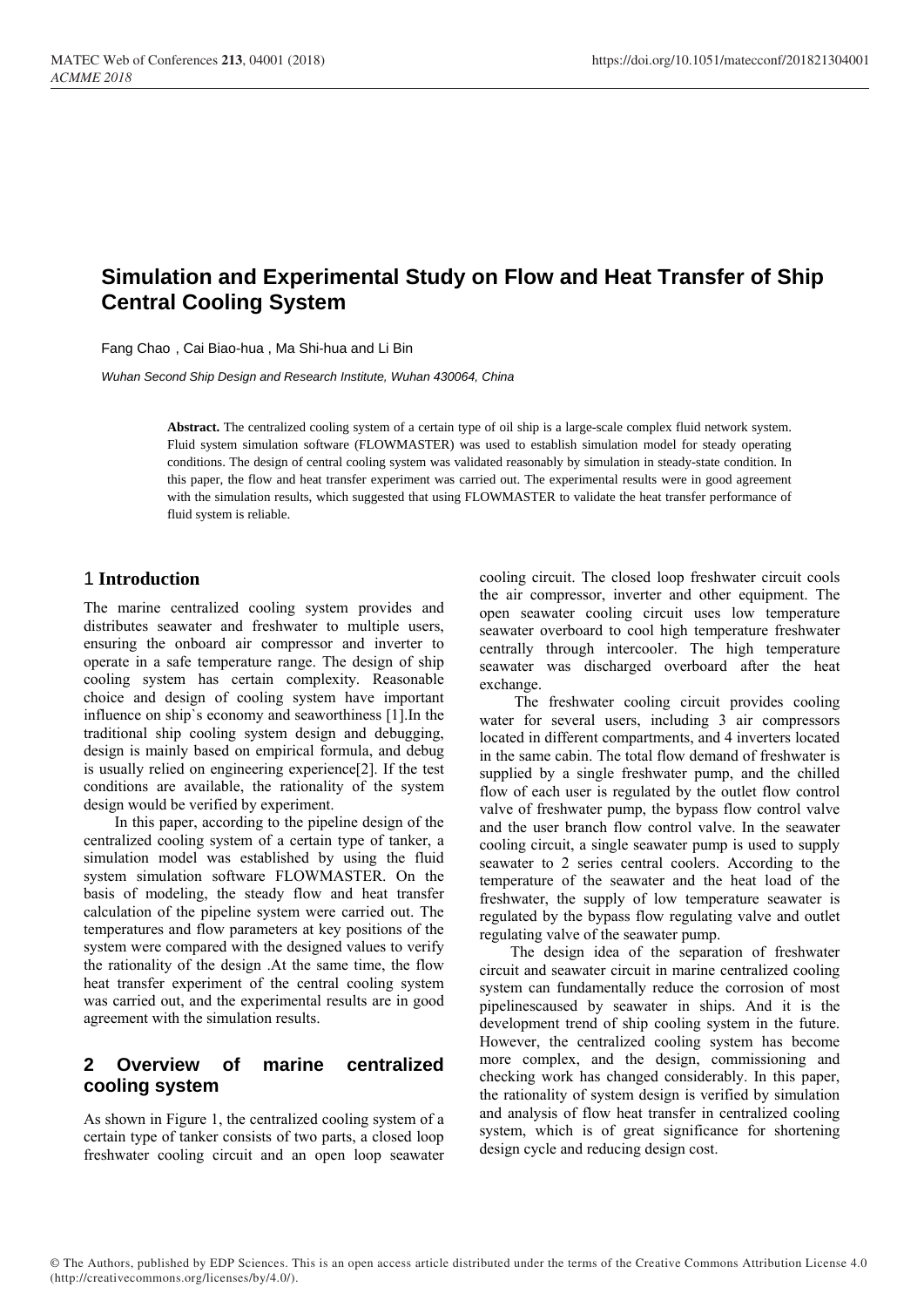

**Figure 1**. Schematic diagram of a certain type of ship centralized cooling system

## **3 Modeling of marine centralized cooling system**

#### **3.1 Fundamentals of fluid networks**

FLOWMASTER is one-dimensional fluid system simulation software for engineering applications. For complex pipeline systems in various engineering, a system model can be established quickly and effectively to be analyzed completely in FLOWMASTER [3-7]. This software can analyze the fluid network system in steady state and transient state, and can also analyze the flow and heat transfer of the fluid network system and the coupling analysis between the two systems [8].

The numerical calculation of the software is based on fluid network analysis method. Fluid network analysis simplifies the fluid system by connecting a series of nodes and pipe sections. The following assumptions are made for the nodes:(1)The node has a certain volume and the fluid in the node is in a homogeneous state; $(2)$ The storage of fluid mass can only occur in the interior of the node, and all flow resistance of the system is concentrated on each branch.

 The pipe network is composed of C pipe sections and N+ 1 node, and the mathematical model of the pipe network is as follows:

$$
B \cdot G = dM / dt \tag{1}
$$

$$
B \cdot P = S \cdot |G| \cdot G + \rho \cdot gZ - DH - L \cdot \frac{dL}{dt} \qquad (2)
$$

$$
\overline{B} \cdot q - \underline{B} \cdot (q + r) = dH / dt \tag{3}
$$

Among them, B is the  $N \times C$  order correlation matrix of the pipe network; G represents branch traffic, C order vector; M represents node quality, N order vector;  $\vec{B}$  is the  $C \times N$  order correlation matrix of the

pipe network, the transpose matrix of B ; S is the resistance coefficient of each other,  $C \times C$  order diagonal matrix; Z is the height difference of the pipe section, C order vector; DH represents the boost of the power source on each branch, C order vector; L represents flow inductance, numerically equal to the amount of pressure caused by 1 units of flow change; P represents the pressure at the node;  $\rho$  represents the density at the

node;g represents the acceleration of gravity ;  $B \cdot q$ represents the sum of heat flow of each branch to the node;  $B \cdot (q + r)$  represents the sum of heat flow at the outflow node; H represents the enthalpy of each node.

Equation  $(1)$ ,  $(2)$ and $(3)$  are the concrete expressions of fluid dynamics, continuity equations ,momentum equations and energy equations in one-dimensional pipe networks. FLOWMASTER is a kind of software for simulation analysis of fluid system. The essence is to substitute the relevant parameters of the system components into the equation, obtaining the flow, pressure, temperature and other parameters.

#### **3.2 Physical simulation model**

According to the actual design of the centralized cooling system of the oil ship, a one-dimensional simulation model of the cooling system pipe network is established by using FLOWMASTER software. The pipe network includes pipes, pumps, tee coupling, valves, etc. The overall flow loss of centralized cooling system is large, so the influence of low flow resistance components such as elbow is not considered in the modeling process. At the same time, to reduce the number of pipes and tee couplings, discrete loss components are used to replace a large number of flow resistance components in the system, so as to improve the computational efficiency. The simplified simulation model is shown in Figure 2.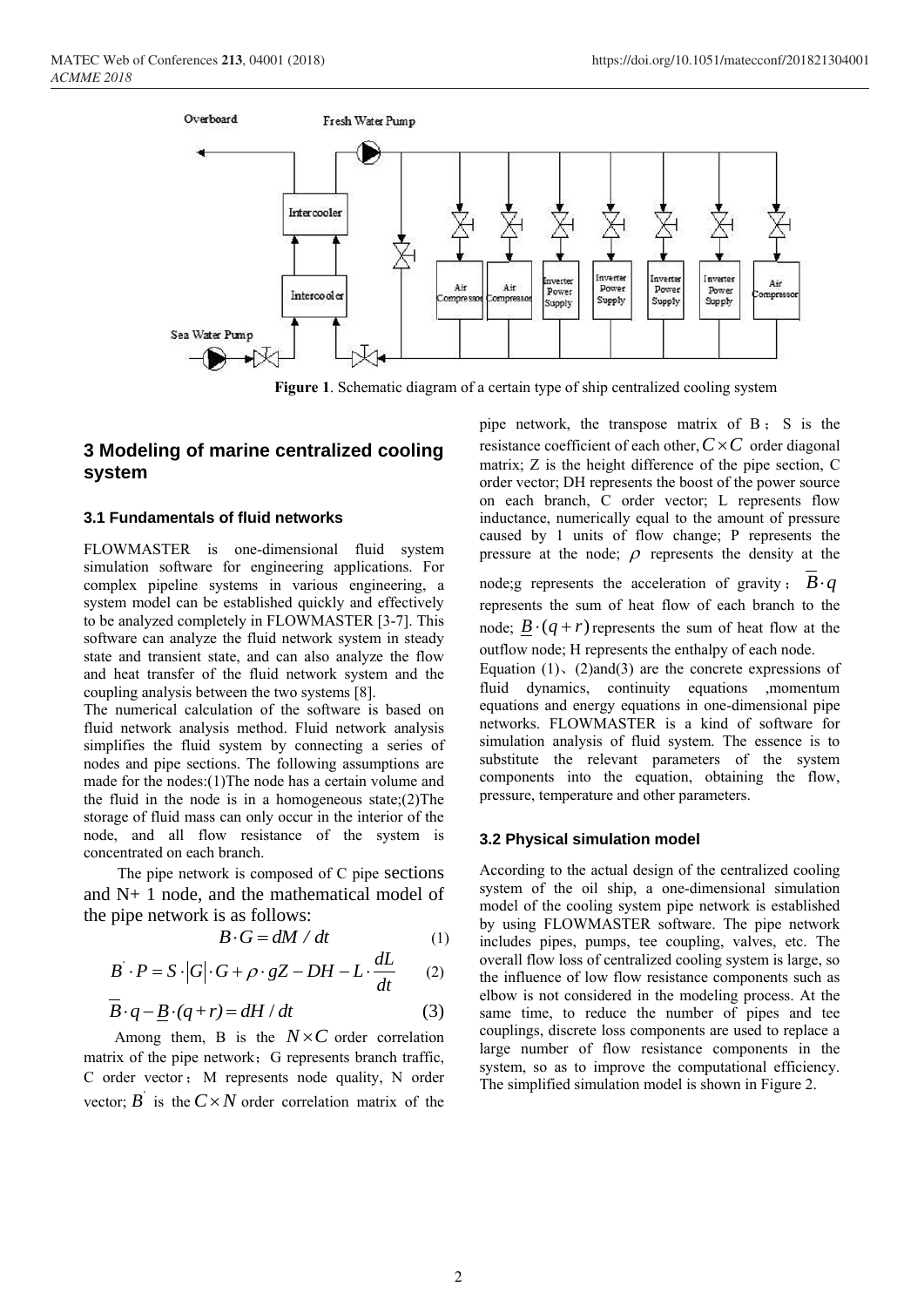

**Figure2**. Centralized cooling system piping model

## **4 Steady state simulation of flow heat transfer in concentrated cooling system**

## **4.1 Simulation conditions and parameter settings**

On the basis of flow simulation modeling of centralized cooling system,the steady state simulation of flow heat transfer in centralized cooling system was carried out by

taking common navigational conditions as an example. Under this condition, 3 sets of air compressor in different compartments all are put into operation and 4 sets of inverter in the same cabin work at the same time. The cooling system adjusts the user traffic through the distributor valve, branch valve and bypass valve to meet the cooling demand. The flow demand and heat load of the fresh water cooling system under common navigation conditions are as follows.

| Table 1 User flow demand and heat load under common navigation condition |  |
|--------------------------------------------------------------------------|--|
|--------------------------------------------------------------------------|--|

| Order | Cooling user name     | number | Single flow<br>demand<br>$(m^3/h)$ | Single<br>thermal load<br>(kW) | Cooling<br>medium | <b>Use</b><br>attributes |  |
|-------|-----------------------|--------|------------------------------------|--------------------------------|-------------------|--------------------------|--|
|       | air compressor        |        |                                    | 51                             | Fresh water       | Common                   |  |
| 2     | inverter power supply |        | 2.5                                | 25                             | Fresh water       | Common                   |  |

You are free to use colour illustrations for the online version of the proceedings but any print version will be printed in black and white unless special arrangements have been made with the conference organiser. Please check with the conference organiser whether or not this is the case. If the print version will be black and white only, you should check your figure captions carefully and remove any reference to colour in the illustration and text. In addition, some colour figures will degrade or suffer loss of information when converted to black and white,

and this should be taken into account when preparing them.

### **4.2 System design check**

According to the design parameters of the centralized cooling system, the centralized cooling system model was simulated in steady state by regulating the detour valves, branch valves and bypass valves. By comparing the simulation results with the design values, the rationality of the centralized cooling system design was checked. As shown in the following table:

Table Import and export parameters of fresh water and sea water of central cooler under common navigation conditions

|                                      | <b>Fresh water inlet</b> |                       |                 | <b>Fresh water outlet</b> |                 | Sea water inlet       | Sea water outlet |                      |  |
|--------------------------------------|--------------------------|-----------------------|-----------------|---------------------------|-----------------|-----------------------|------------------|----------------------|--|
| <b>Parameters</b>                    | Design value             | Simulati-<br>on value | Design<br>value | Simulati-<br>on value     | Design<br>value | Simulati-<br>on value | Design<br>value  | Simulati-on<br>value |  |
| Temperature/°C                       | 38                       | 38.13                 |                 | 34.23                     | 28              | 28.21                 |                  | 33.22                |  |
| Pressure/bar                         |                          | 0.28                  |                 | $\Omega$                  |                 | 1.52                  |                  | 1.51                 |  |
| Flow speed/m $\cdot$ s <sup>-1</sup> |                          | 1.74                  |                 | 1.74                      |                 | 0.40                  |                  | 0.40                 |  |

The design specifications of the centralized cooling requires that the temperature difference between central cooler's freshwater outlet and heat exchanger's seawater

inlet shall not be greater than 10 degrees centigrade. The simulation results show that the fresh water outlet temperature of the central cooler is 34.23℃ and the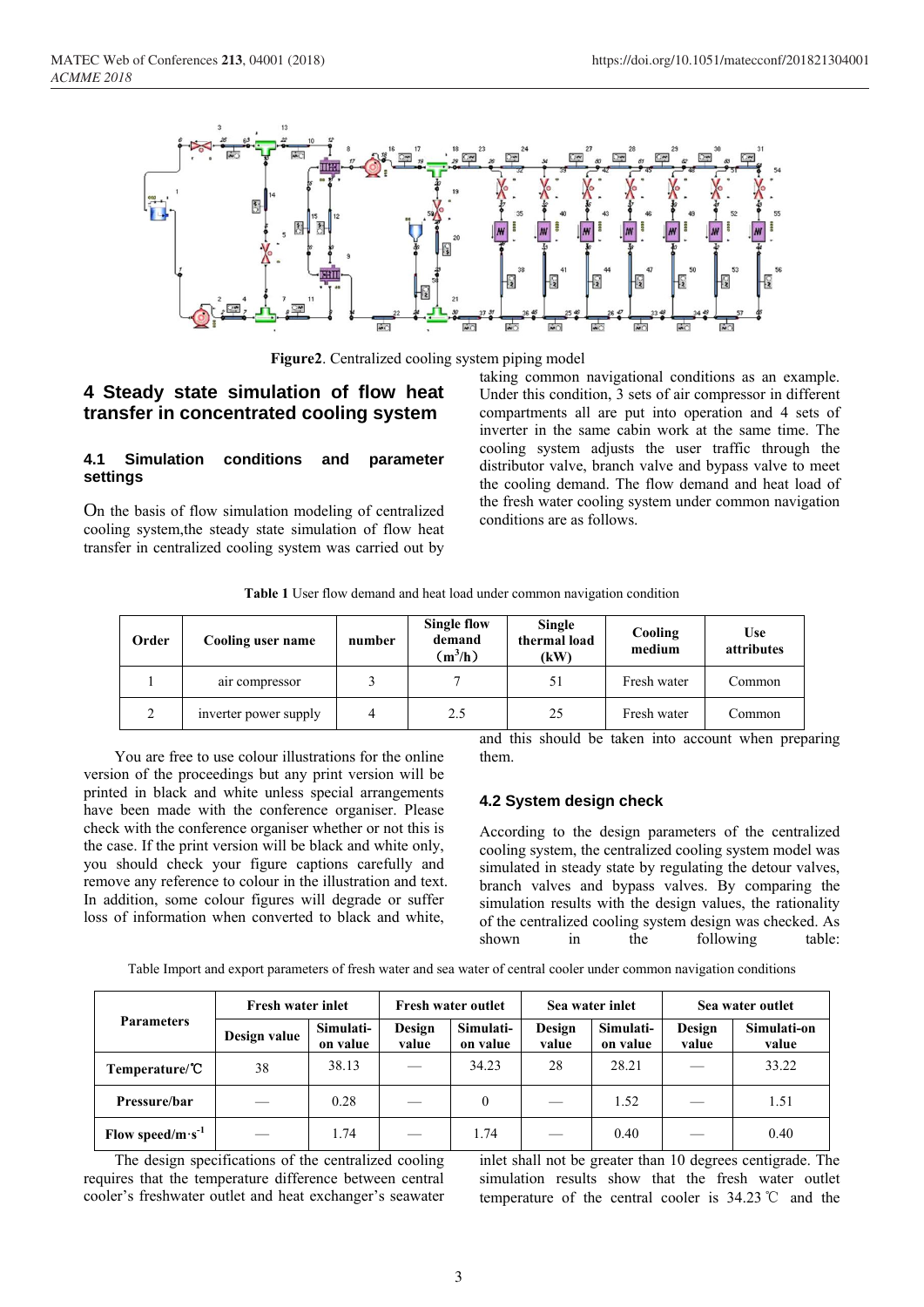seawater inlet temperature of central cooler is 28.21℃。 Therefore, the temperature difference between the freshwater outlet of central cooler and seawater inlet of heat exchanger is 6.02 ℃ , which satisfies the requirement of the design instructions that the temperature difference between the two is not greater than 10 ℃。Therefore, the design of the centralized cooling system of the ship is reasonable.

#### **4.3 Comparative analysis of experiment and simulation**

In order to prove the rationality of the system design checked by using FLOWMASTER simulation, the heat transfer experiment of the centralized cooling system was carried out, and the critical position flow, pressure, temperature and other parameters were obtained.

The temperature of the sea system is 28.07℃ and the laboratory air temperature is 20  $^{\circ}$ C. Heat transfer performance experiment was carried out on common sailing conditions. First, start the freshwater pump, and adjust each cooling branch flow of fresh water circuit to make the closed circuit of fresh water operate steadily. Then, start the seawater pump and adjust the flow of the system to make the seawater loop run stably. Finally, start the all heat source simulation devices,and adjust the 3 air compressors' heat power to 51kW and 4 inverters' heat power to 25kW respectively. The inlet temperature, the fresh water outlet temperature and the user flow of the centralized cooling system were measured. The results are shown in Table 3.

Table3 Experimental results of heat transfer in common navigation condition

| Order number            | <b>T1</b> | T2    | <b>H1</b> | H <sub>2</sub> | H <sub>3</sub> | H4   | <b>H5</b> | <b>H6</b> | H7   |
|-------------------------|-----------|-------|-----------|----------------|----------------|------|-----------|-----------|------|
|                         | 27.51     | 29.6  | 7.35      | 7.25           | 7.24           | 2.61 | 2.56      | 2.56      | 2.59 |
|                         | 27.51     | 33.89 | 7.33      | 7.25           | 7.19           | 2.58 | 2.53      | 2.54      | 2.61 |
|                         | 27.51     | 35.1  | 7.26      | 7.28           | 7.20           | 2.56 | 2.51      | 2.53      | 2.60 |
|                         | 27.84     | 35.76 | 7.19      | 7.26           | 7.17           | 2.56 | 2.50      | 2.51      | 2.61 |
|                         | 28.07     | 35.99 | 7.19      | 7.23           | 7.17           | 2.54 | 2.50      | 2.51      | 2.61 |
|                         | 28.28     | 36.31 | 7.22      | 7.26           | 7.19           | 2.54 | 2.50      | 2.51      | 2.61 |
|                         | 28.61     | 36.64 | 7.19      | 7.26           | 7.06           | 2.54 | 2.50      | 2.51      | 2.61 |
| Mean value              | 27.90     | 34.76 | 7.25      | 7.26           | 7.17           | 2.56 | 2.51      | 2.52      | 2.61 |
| <b>Simulation value</b> | 28.21     | 34.23 | 6.92      | 7.11           | 6.98           | 2.48 | 2.43      | 2.44      | 2.49 |

Note:T1-Temperature of central cooler seawater inlet,T2-Temperature of central cooler fresh water outlet,H1 $\sim$ H3-Air compressor cooling flow,  $H4 \sim H7$ -Inverter cooling flow.

The experiment results show that the difference between the temperature of fresh water outlet and the temperature of seawater inlet is 6.86 ℃,and it meets the design requirements as well. The simulation results of key position of temperature and flow rate are consistent with the experiment results, and the error is in the allowable range. So the simulation can reflect the heat transfer performance of the ship central cooling system. Therefore, the simulation analysis based on FLOWMASTER software to verify the rationality of the design is reliable, and the software can be applied to the design, commissioning and verification of the pipe network system.

### 5 **Summary**

In this paper, FLOWMASTER software was used to carry out steady state simulation calculation of a certain type of ship centralized cooling system, and the temperature, flux and other parameters of the critical position were obtained. According to the design specification, the rationality of system design was checked. The results show that the centralized cooling system meets the design requirements. In order to further prove the reliability of FLOWMASTER system simulation, the heat transfer experiment of the centralized cooling system of the ship was carried out. Comparing the experimental results and simulation results, the results

show that the system simulation using FLOWMASTER can reflect the heat transfer performance of the system effectively and truly.

## **References**

- 1. ZHENG Xuan-liang, Liu Xi-wei, Zeng Qing-qian. Heat balance calculation and program simulation design of ship central cooling system[J].Naval Architecture and Ocean Engineering, 2012(2), 42-57.
- 2. XU Peng, Fan Hao. Simulation of Bilge Water System in a Ship Based on FLOWMASTER [J].Ship & Ocean Engineering,2016,45(2),86-89.
- 3. ZHANG Guang-peng, Xu Nuo, Zhang Wu-ping. Application of FLOWMASTER in HVAC[J].Refrigeration and Air Conditioning, 2006(3),34-36.
- 4. HOU Yu-zhu, ZHANG Yuan-suo,WEN Chao-zhu, DONG Wei. Analysis and research of the pipeline flow simulation in central cooling system of naval vessel[J].Ship Engineering,2009(31),75-76.
- 5. LIU Zhen-dong. Professional Fluid System Simulation Software FLOWMASTER [J].CAD/CAM and Manufacturing Information Industry.
- 6. MEI Xing-xin, TANG Ling-di, TANG Yue. Application of FLOWMASTER in Hydraulic Balance of Air Conditioning Chilled Water